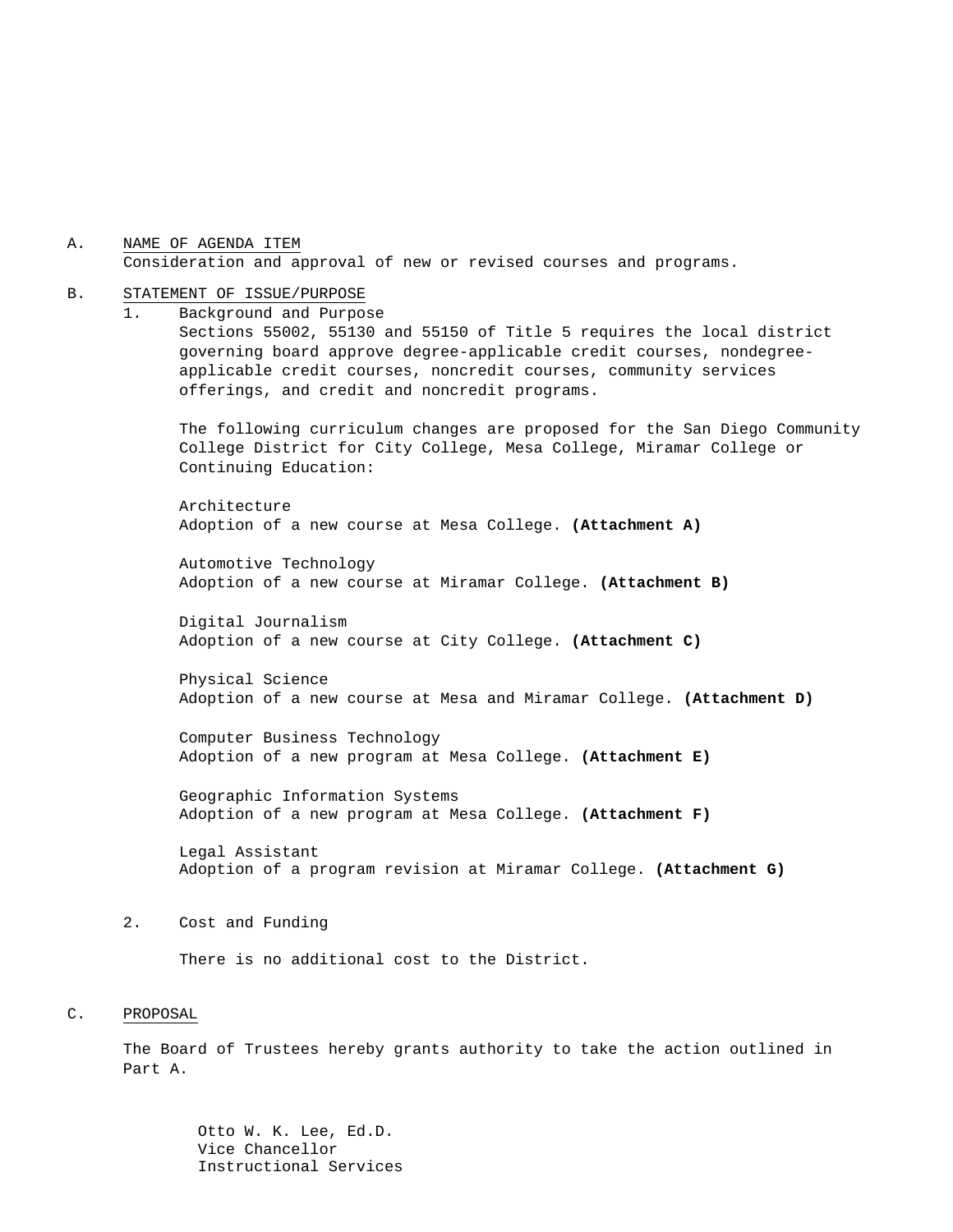Adoption of a new course at Mesa College.

Proposed new course at Mesa College:

#### **102 Advanced ArchiCAD and Building Information Modeling (BIM) 32 - 36 hours lecture, 48 - 54 hours lab, 3 units Grade Only**

*Prerequisite:* Architecture 101 with a grade of "C" or better, or equivalent. This course is an advanced practical study of

ArchiCAD and building information modeling (BIM). Emphasis is placed on complex aspects of the ArchiCAD program used in developing architectural construction documents and photorealistic design presentations. This course is intended for advanced Architectural students and professionals. (FT) Associate Degree Credit & transfer to CSU and/or private colleges and universities.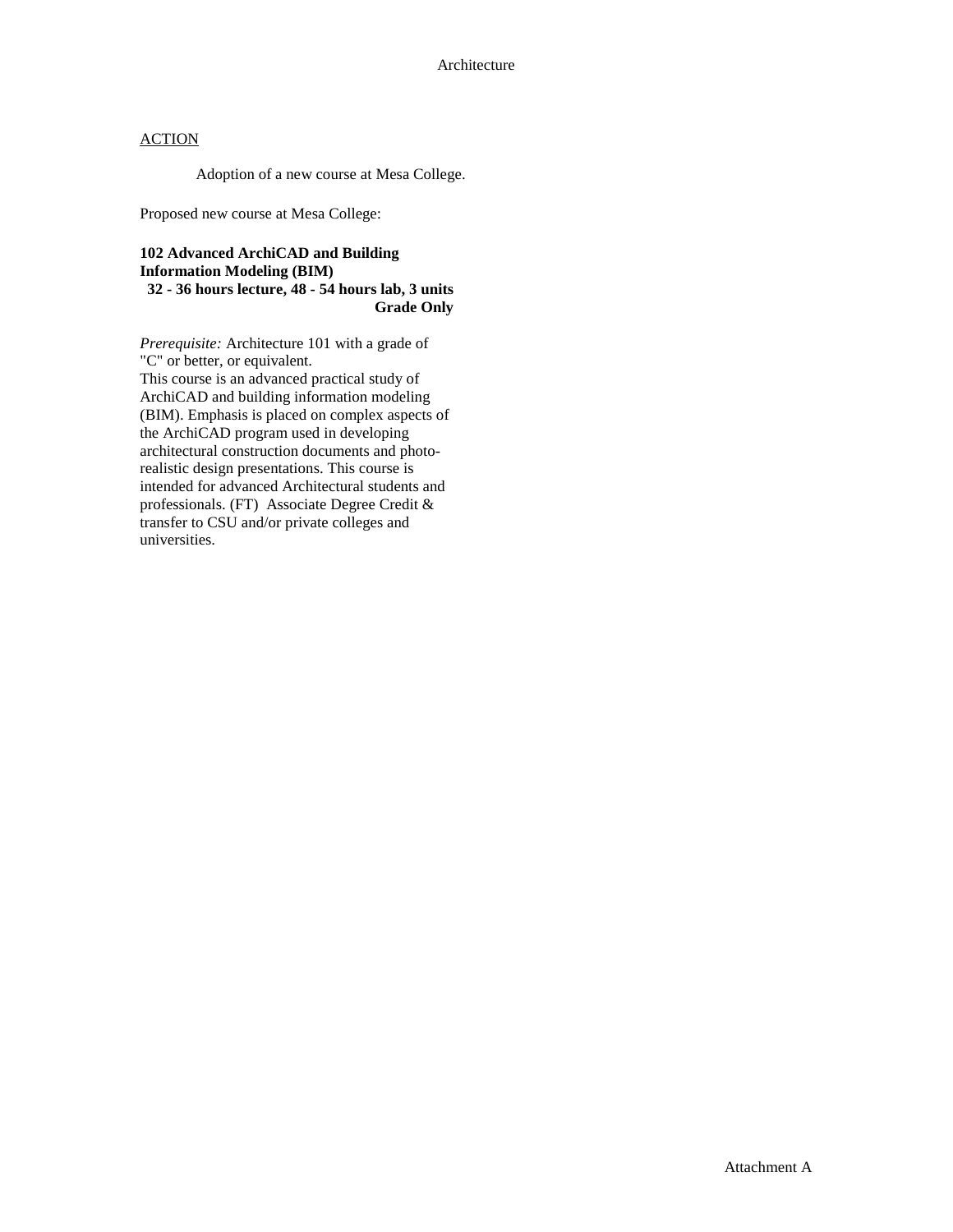Adoption of a new course at Miramar College.

Proposed new course at Miramar College:

### **051T Honda/Toyota Quick Service Lube, Pre-Delivery Inspection Technician**

**32 - 36 hours lecture, 96 - 108 hours lab, 4 units Pass/No Pass** 

*Advisory:* Mathematics 34A with a grade of "C" or better, or equivalent or

Assessment Skill Level M20 and Automotive Technology 53 with a grade of "C" or better, or equivalent or

Automotive Technology 53A, Automotive Technology 53B, and Automotive Technology 53C, each with a grade of "C" or better, or equivalent.

*Advisory: Completion of or concurrent enrollment in* English 35 with a grade of "C" or better, or equivalent or English 42 and English 43, each with a grade of "C" or better, or equivalent or Assessment Skill Levels R4 and W4.

This course provides an overview of Honda- and Toyota-specific automotive quick services and new/used vehicle preparation. Topics include vehicle inspections, preparing estimates, changing fluids and filters, proper hazardous waste disposal, minor electrical repairs, and road-testing techniques using Honda/Toyota information systems, forms, and maintenance/repair procedures. Students learn how to inspect and evaluate vehicle systems to determine if advanced levels of repairs are needed. They also learn how to identify and operate necessary equipment and tools. This course is intended for automotive technology students seeking Honda Professional Automotive Career Training (PACT) or Toyota Technician (T-TEN) certification. (FT) Associate Degree Credit only and not Transferable.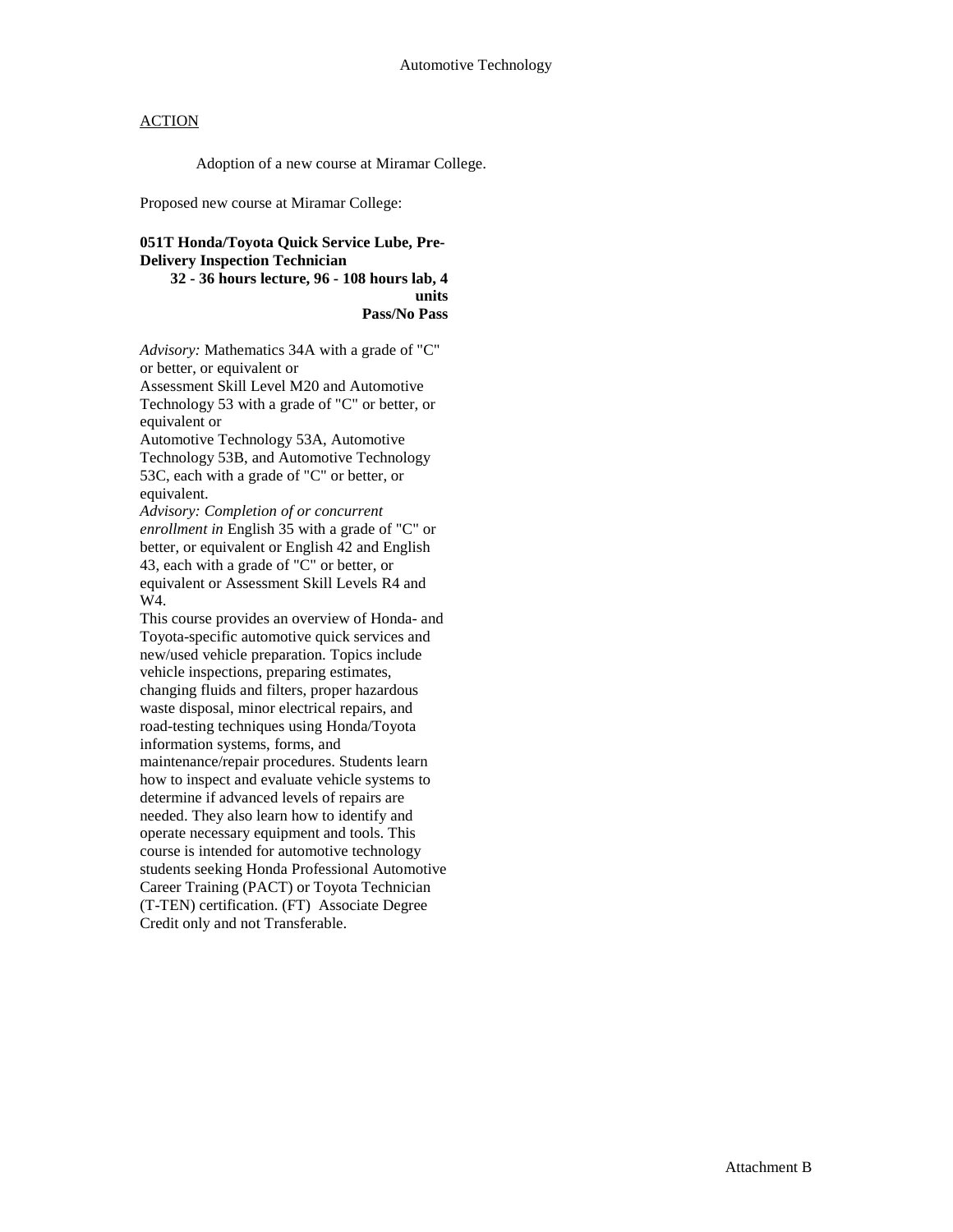Adoption of a new course at City College.

Proposed new course at City College:

#### **100 Mass Media in the Digital Age 48 - 54 hours lecture, 3 units Grade Only**

*Advisory:* English 101 with a grade of "C" or better, or equivalent or Assessment Skill Levels R6 and W6.

This course offers a new-media approach to studying mass communication in the United States. It covers emerging technologies, history, structure, social impact, and trends in television, cinema, radio, print, and journalism. Discussion focuses on analysis of the impact of current and emerging media forms on society and culture, as well as on ways that media and social institutions shape each other. Problems and issues are examined in light of social and cultural constructs, economics, technology, law and ethics, and social issues. This course is designed for students pursuing media-related majors and for those seeking employment in the field. (FT) Associate Degree Credit & transfer to CSU and/or private colleges and universities.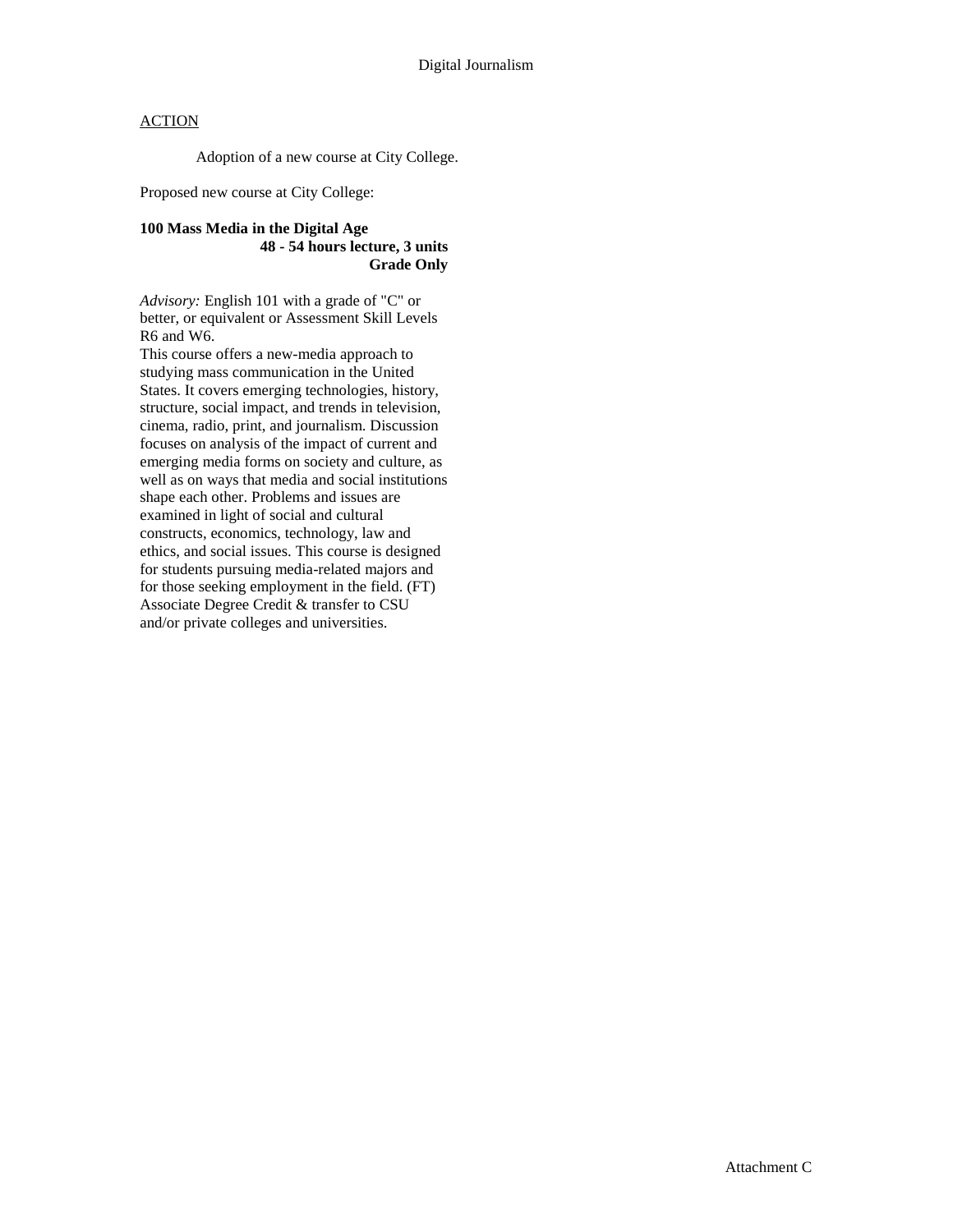Adoption of a new course at Mesa and Miramar College.

Proposed new course at Mesa and Miramar College:

### **105 Physical Science for Elementary Education**

#### **48 - 54 hours lecture, 3 units Letter Grade or Pass/No Pass Option**

*Advisory:* English 48, English 49 and Mathematics 46, each with a grade of "C" or better, or equivalent or Assessment Skill Levels R5, W5 and M40. This course is an introductory survey of fundamental concepts in physics and chemistry. Emphasis is placed on the ways in which physical science principles are relevant to societal issues, such as energy use and environmental sustainability. This course is especially designed for those interested in teaching science in a primary school setting in which students must understand scientific methodologies and master content in the physical sciences. (FT) Associate Degree Credit & transfer to CSU and/or private colleges and universities.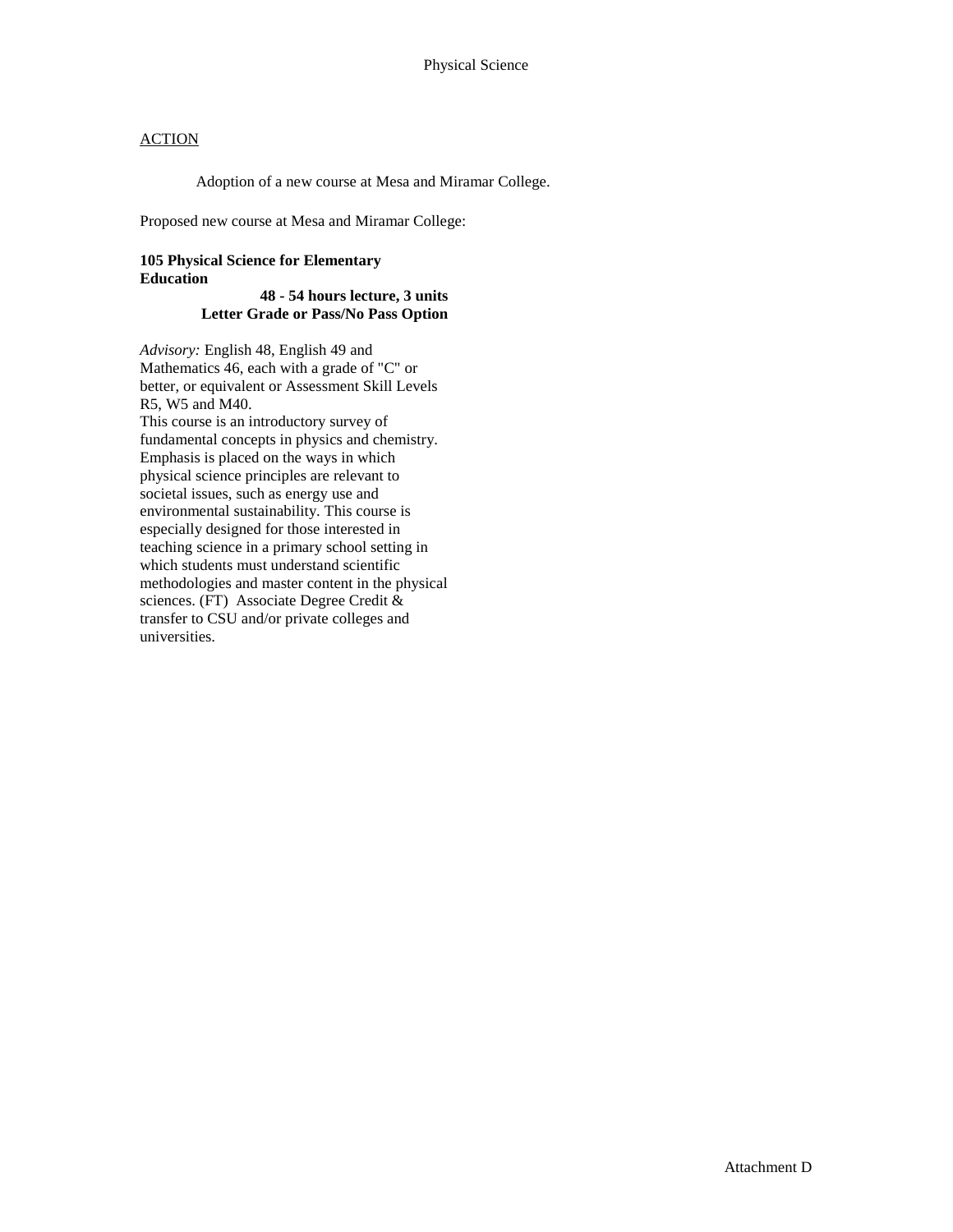Pursuant to Section 78016 of the Education Code, the following is a program review summary: Information Technology Management Program

| Α.            | Labor Market Information <sup>1</sup> : | The annual average number of persons employed in the Records<br>Information Management Program area is 2160 in San Diego<br>County in the 2008-2018 Employment year. Approximately 220<br>new job openings are projected through 2018. |
|---------------|-----------------------------------------|----------------------------------------------------------------------------------------------------------------------------------------------------------------------------------------------------------------------------------------|
| <sub>B</sub>  | Duplication <sup>2</sup> :              | San Diego City College, Southwestern College                                                                                                                                                                                           |
| $\mathcal{C}$ | Effectiveness <sup>3</sup> :            | Program Area OR the projected enrollment 129 students for the<br>2012-2013 year in a New Program area.                                                                                                                                 |
|               |                                         | Information was obtained from California Labor Market Info at www.ca.gov.                                                                                                                                                              |

- 2. Information was obtained from college catalogs and websites.
- 3. Information was obtained from department estimates.

### **ACTION**

Adoption of a new program at Mesa College.

Proposed new program at Mesa College:

## **Certificate of Achievement Records Information Management**

| <b>Courses Required for the Major:</b>  | <b>Units</b> |
|-----------------------------------------|--------------|
|                                         |              |
| CBTE 206 Electronic Records Management3 |              |
| CBTE 207 Advanced RIM Applications3     |              |
|                                         |              |
| <b>Total Units=12</b>                   |              |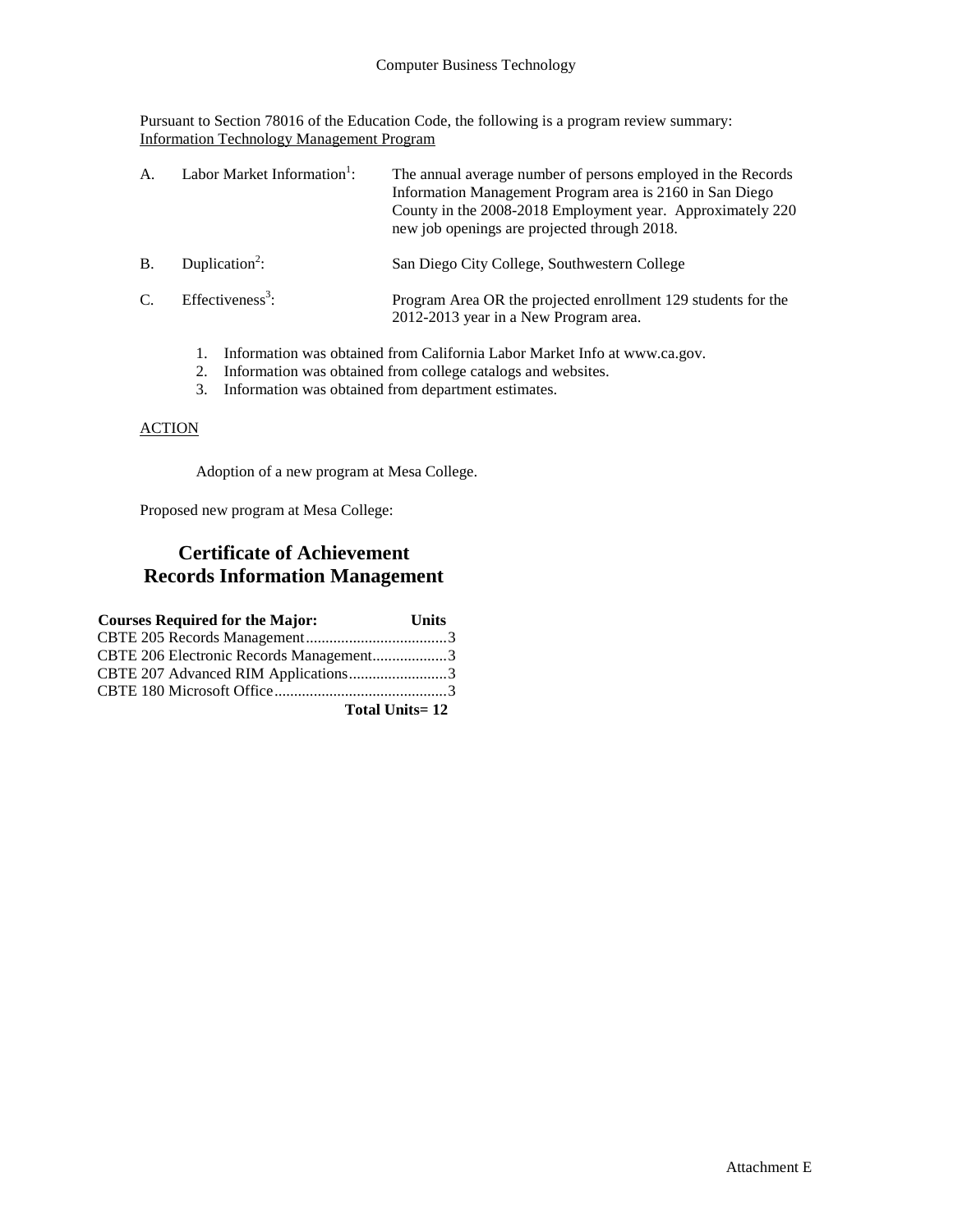Pursuant to Section 78016 of the Education Code, the following is a program review summary: Information Technology Management Program

| А.        | Labor Market Information <sup>1</sup> : | The annual average number of persons employed in the<br>Geographic Information Systems Technician program area is<br>20,500 in California in the 2008-2018 Employment year.<br>Approximately 3,750 new job openings are projected through<br>2018. |
|-----------|-----------------------------------------|----------------------------------------------------------------------------------------------------------------------------------------------------------------------------------------------------------------------------------------------------|
| <b>B.</b> | Duplication <sup>2</sup> :              | Southwestern College                                                                                                                                                                                                                               |
| C.        | Effectiveness <sup>3</sup> :            | Program Area OR the projected enrollment 120 students for the<br>2012-2013 year in a New Program area.                                                                                                                                             |
|           | 1.                                      | Information was obtained from California Labor Market Info at www.onetoonline.org.                                                                                                                                                                 |

- 2. Information was obtained from college catalogs and websites.
- 3. Information was obtained from department estimates.

\*Emerging Occupation, Projections for this occupation in San Diego County are not available

### **ACTION**

Adoption of a new program at Mesa College.

Proposed new programs at Mesa College:

# **Certificate of Achievement Geographic Information Systems Technician**

| <b>Courses Required for the Major:</b>           | Units |
|--------------------------------------------------|-------|
| GISG 110 Introduction to Mapping and Geographic  |       |
|                                                  |       |
| GISG 111 Geographic Information Systems and      |       |
|                                                  |       |
| GISG 112 Spatial Analysis with Geographic        |       |
|                                                  |       |
| GISG 113 Advanced Geographic Information Systems |       |
|                                                  |       |
| or GISG 114 Spatial Databases in Geographic      |       |
|                                                  |       |
| GISG 270 Geographic Information Systems Work     |       |
|                                                  |       |
| Total Units 13 - 16                              |       |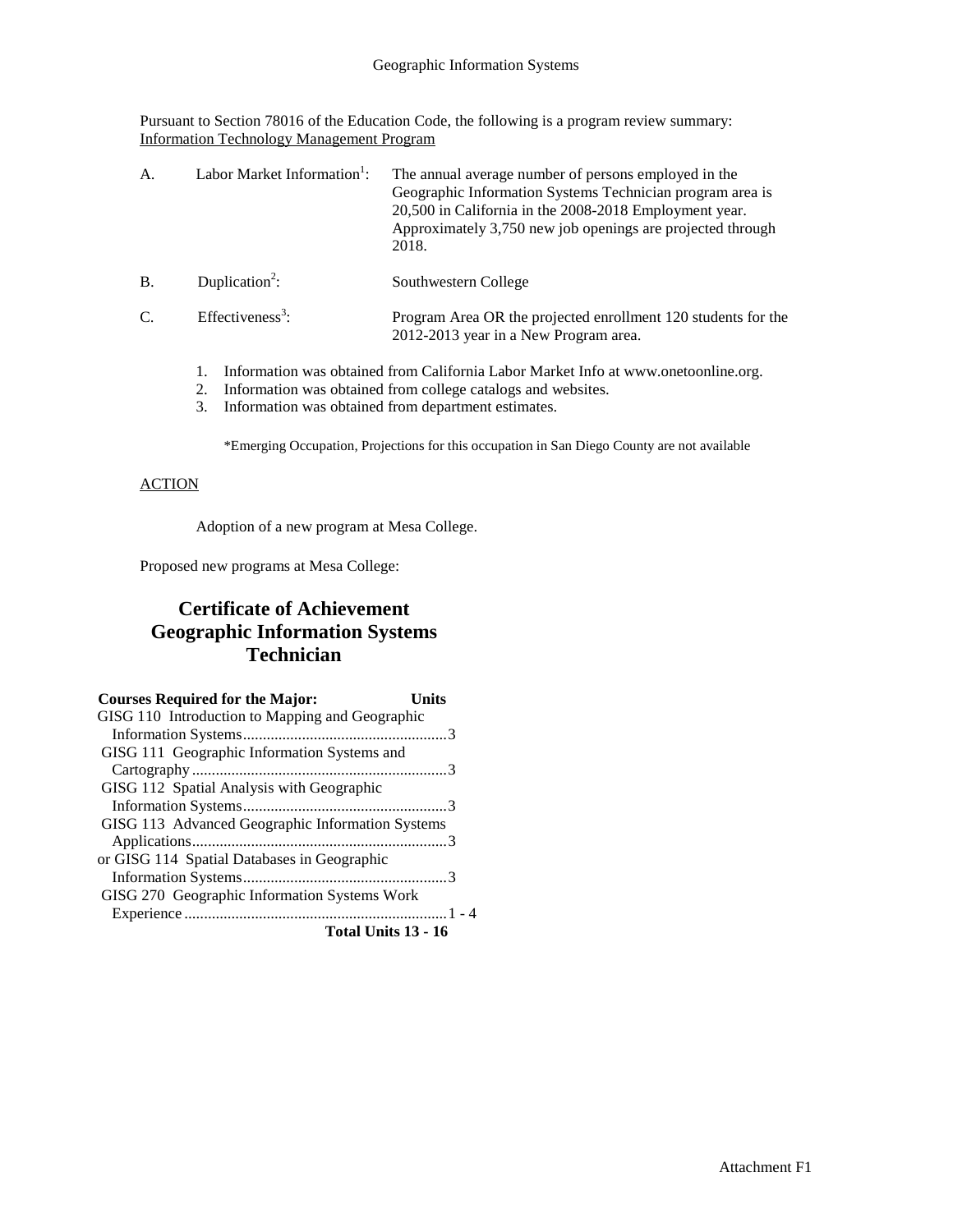Pursuant to Section 78016 of the Education Code, the following is a program review summary: Information Technology Management Program

| A.              | Labor Market Information <sup>1</sup> : | The annual average number of persons employed in the<br>Remote Sensing program area is 8,400 in California in the 2008-<br>2018 Employment year. Approximately 430 new job openings are<br>projected through 2018. |
|-----------------|-----------------------------------------|--------------------------------------------------------------------------------------------------------------------------------------------------------------------------------------------------------------------|
| <b>B.</b>       | Duplication <sup>2</sup> :              | Southwestern College                                                                                                                                                                                               |
| $\mathcal{C}$ . | Effectiveness <sup>3</sup> :            | Program Area OR the projected enrollment 120 students for the<br>2012-2013 year in a New Program area.                                                                                                             |
|                 |                                         | Information was obtained from California Labor Market Info at www.onetoonline.org.<br>Information was obtained from college catalogs and websites.                                                                 |

3. Information was obtained from department estimates.

\*Emerging Occupation, Projections for this occupation in San Diego County are not available

# **Certificate of Achievement Remote Sensing**

| <b>Courses Required for the Major:</b>          | Units |
|-------------------------------------------------|-------|
| GISG 110 Introduction to Mapping and Geographic |       |
|                                                 |       |
| GISG 111 Geographic Information Systems and     |       |
|                                                 |       |
| GISG 130 Introduction to Remote Sensing3        |       |
| GISG 121 Introduction to Digital Image          |       |
|                                                 |       |
| Total Units $= 12.5$                            |       |